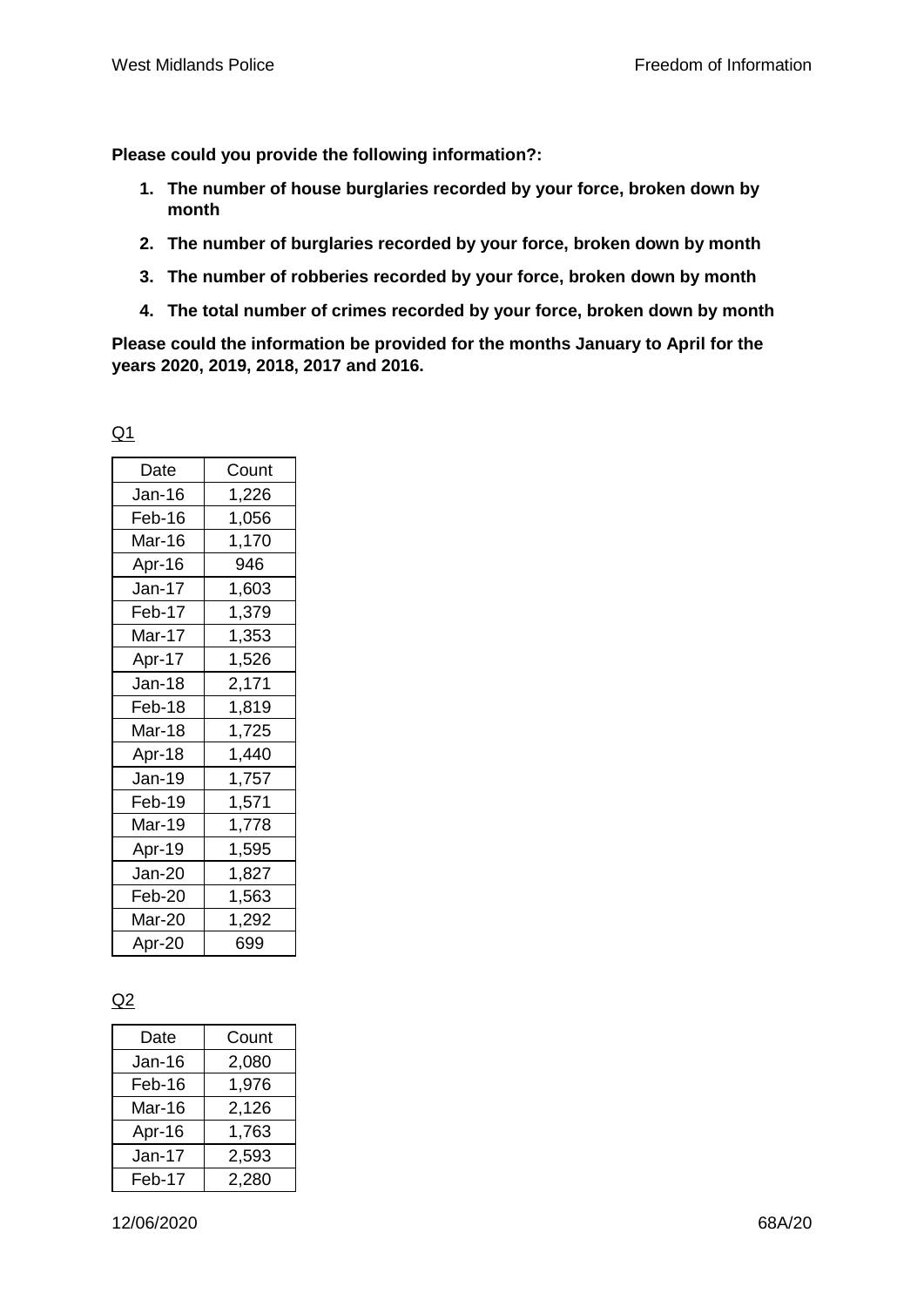| 2,314 |
|-------|
| 2,053 |
| 2,896 |
| 2,383 |
| 2,401 |
| 2,110 |
| 2,409 |
| 2,166 |
| 2,265 |
| 2,148 |
| 2,333 |
| 2,015 |
| 1,730 |
| 985   |
|       |

## $Q3$

| Date   | Count |
|--------|-------|
| Jan-16 | 474   |
| Feb-16 | 415   |
| Mar-16 | 442   |
| Apr-16 | 428   |
| Jan-17 | 499   |
| Feb-17 | 536   |
| Mar-17 | 604   |
| Apr-17 | 560   |
| Jan-18 | 651   |
| Feb-18 | 556   |
| Mar-18 | 626   |
| Apr-18 | 631   |
| Jan-19 | 751   |
| Feb-19 | 832   |
| Mar-19 | 887   |
| Apr-19 | 729   |
| Jan-20 | 685   |
| Feb-20 | 665   |
| Mar-20 | 598   |
| Apr-20 | 216   |

## $Q<sub>4</sub>$

| Date   | Count  |
|--------|--------|
| Jan-16 | 15,929 |
| Feb-16 | 15,272 |
| Mar-16 | 16,236 |